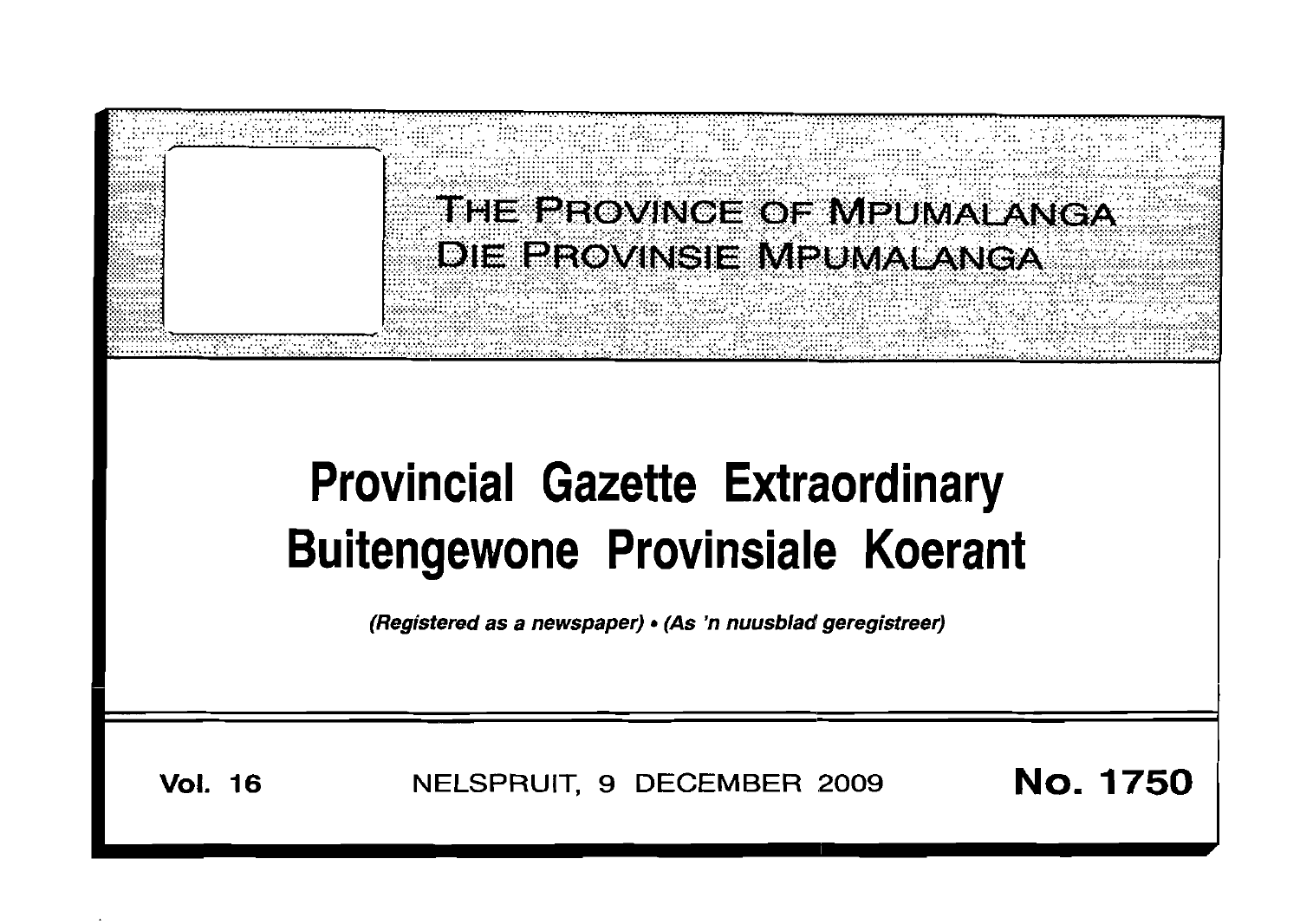## **IMPORTANT NOTICE**

The Government Printing Works will not be held responsible for faxed documents not received due to errors on the fax machine or faxes received which are unclear or incomplete. Please be advised that an "OK" slip, received from a fax machine, will not be accepted as proof that documents were received by the GPW for printing. If documents are faxed to the GPW it will be the sender's responsibility to phone and confirm that the documents were received in good order.

Furthermore the Government Printing Works will also not be held responsible for cancellations and amendments which have not been done on original documents received from clients.

# CONTENTS • INHOUD

| No.                   | Page<br>No. | Gazette<br>No. |
|-----------------------|-------------|----------------|
| <b>GENERAL NOTICE</b> |             |                |
| 388                   |             | 1750           |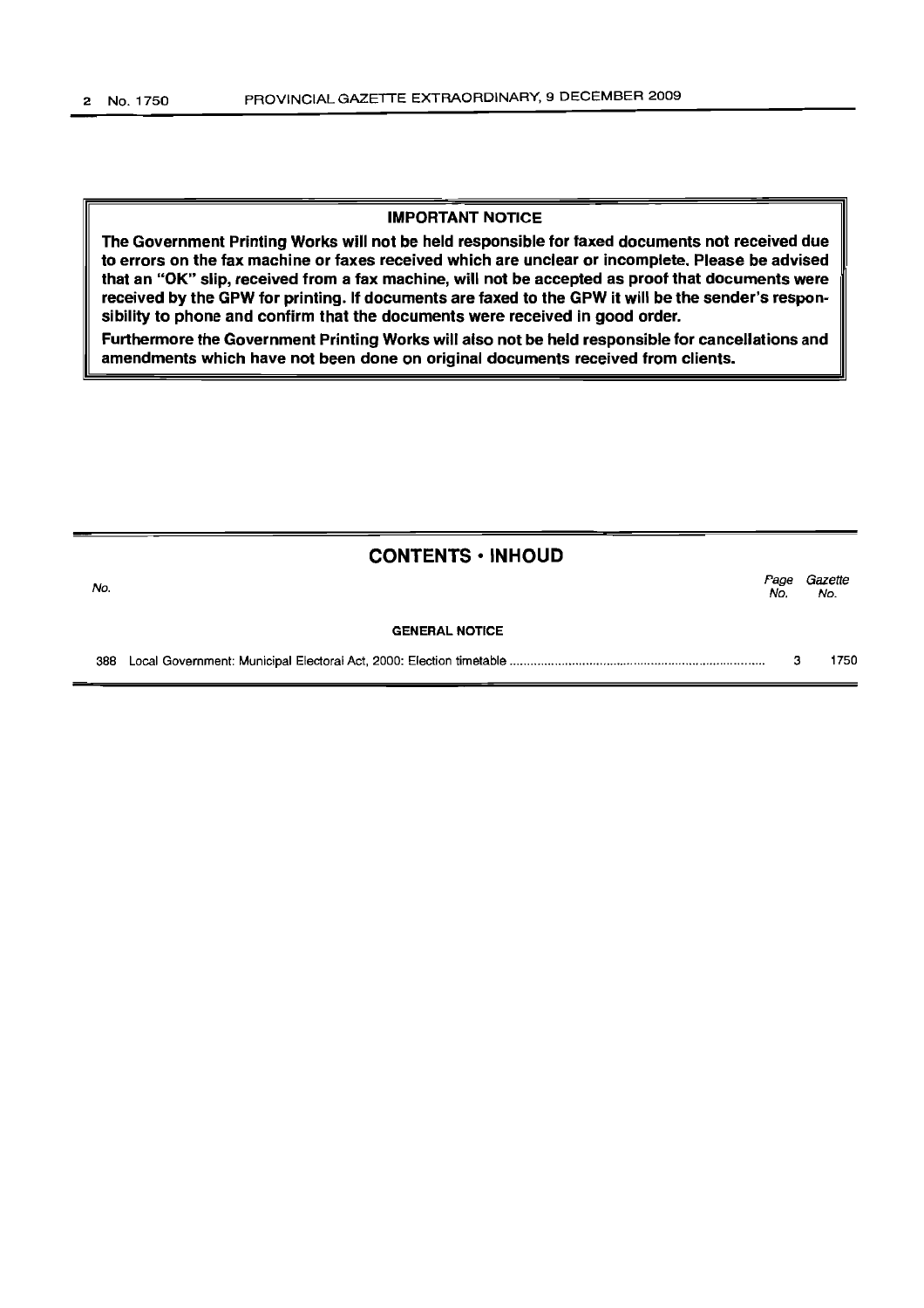# GENERAL NOTICE

#### NOTICE 388 OF 2009

## ELECTORAL COMMISSION

# ELECTION TIMETABLE

The Electoral Commission hereby gives notice that it has in terms of section 11 of the Local Government: Municipal Electoral Act, 2000, compiled the election timetable set out below to apply to the municipal by-elections to be held on 27 January 2010 in respect of Ward 2, 4, 12 and 14 of the Lekwa [MP305] Municipality and Ward 24 of the Steve Tshwete [MP313] Municipality and Ward 2 of the Thaba Chweu [MP321] Municipality as proclaimed by Provincial Notice number 387 of 2009 as published in the Provincial Gazette No. 1747 of the Mpumalanga Province, dated 4 December 2009. A reference to "section" in this election timetable is a reference to that section in the Local Government: Municipal Electoral Act, 2000 (Act No. 27 of 2000).

#### Cut-off time for act to be performed

1 An act required in terms of this Act to be performed by not later than a date in the election timetable must be performed before 17:00 on that date, unless otherwise specified.

## Certification of the voters' roll

2 By 9 December 2009 the chief electoral officer must certify the segments of the voters' roll for the voting districts to be used in the by-elections in terms of section 6(2)(a).

# Notice that lists of addresses of voting stations are available for inspection

3 By 9 December 2009 the chief electoral officer must give notice that copies of a list of voting stations and their addresses will be available for inspection at the office of the Commission's local representative in terms of section 19(5).

## Notice of route of mobile voting stations

4 If the Commission decides to use mobile voting stations in the byelections, the Commission must by 9 December 2009 give notice of the route, including the locations and estimated times of stopping of each mobile voting station in terms of section 22(1).